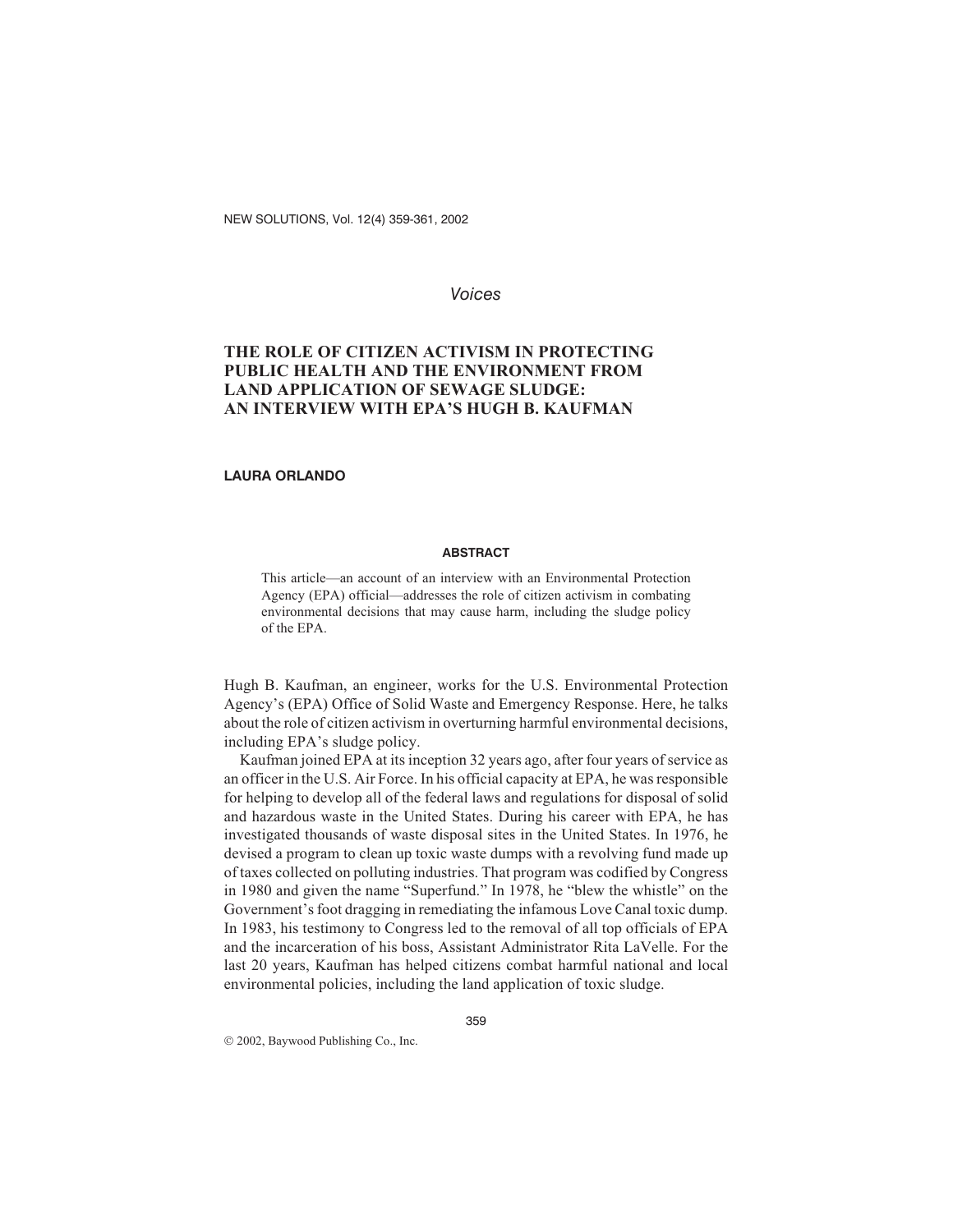#### 360 / ORLANDO

NS: Eight years ago, several New York companies sued you for claiming that land application of sewage sludge in rural West Texas was a threat to public health and the environment. What was the final disposition of that case?

HK: The 5th Circuit Court of Appeals, one of the most conservative courts in the United States, threw out the lawsuit and ruled that there is no scientific consensus that land application of sewage sludge is safe.

NS: Have you noticed an increase in citizen activism over the last few years to thwart land application of sewage sludge? If so, why do you think that is?

HK: Yes. As more and more sludge is land-applied in the United States we are finding that more and more citizens and farm animals are being harmed, and in some cases, deaths have occurred that may have been triggered by the land application of sewage sludge. Further, experienced scientists such as Dr. David Lewis and Dr. Murray McBride have published numerous articles documenting the public health and environmental threats from land application of sewage sludge. On top of that, reputable scientific institutions, such as Cornell University and the National Research Council, have raised serious scientific questions regarding the land application of sewage sludge. Finally, EPA's promotion of land application of sewage sludge and lack of enforcement of minimal regulations in this area have raised serious doubts in the public's mind that EPA can and will protect them from this environmental threat.

NS: Why do you believe local governments around the country are banning land application of sewage sludge?

HK: Citizens around the country have done their homework in this area and do not trust the federal government (i.e., EPA) to protect them. Because of this, the only avenue open to the public to protect themselves is to lobby their local governments to ban this harmful practice.

NS: Given this state of affairs, what demonstrated actions has EPA taken to remedy this problem?

HK: EPA and its partners in state agencies, rather than strengthening and enforcing strict regulations for management of sludge, have instead lobbied local governments and citizens with threats of lawsuits if local bans on land application of sewage sludge are enacted.

NS: How do you think this conflict between the public and EPA will be resolved?

HK: Over the last dozen years, with the growth of land application of sewage sludge, a growing number of citizen activists have been successfully lobbying their elected officials to control this harmful practice. Furthermore, both local and national news media have been increasing their coverage of this conflict. This growing awareness of mainstream Americans coupled with